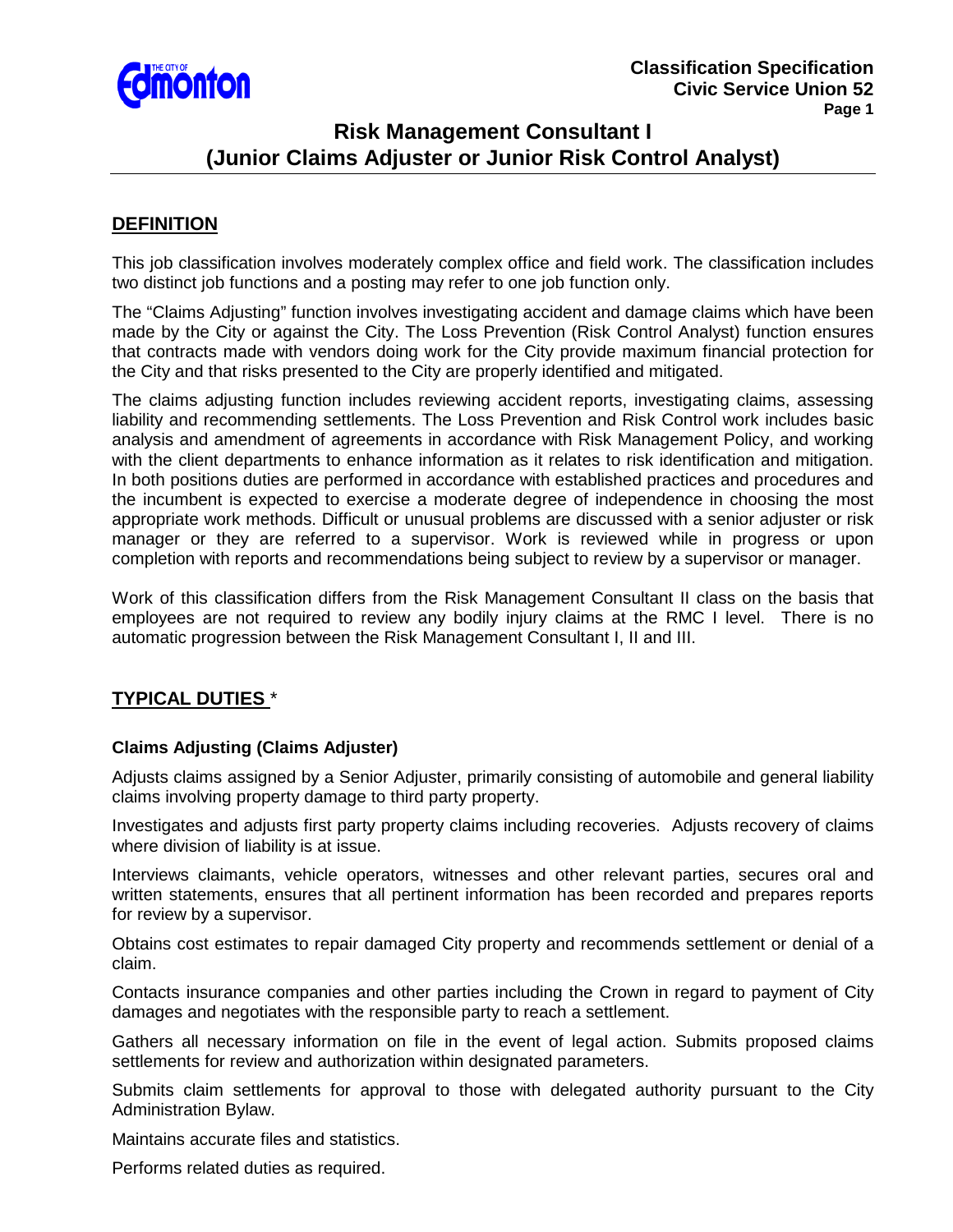

#### **Loss Prevention (Risk Control Analyst):**

Works with adjusters, lawyers and Corporate Security personnel to provide loss prevention/reduction recommendations to departments.

Investigates repetitive claims, irrespective of value and consults with clients in basic risk identification and analysis in order to minimize these exposures.

Analyze and approve performance bonds, letters of credit, insurance requirements, and other financial guarantees to ensure City is protected from financial loss.

Review contracts from all departments to ensure contract requirements are met and in compliance with corporate standards.

Completes follow up on recommendations to ensure compliance.

Assists with the corporate risk inspection program as required.

Maintains accurate files and statistics.

Maintains a database of insurance records for vendors and contractors doing work for the City.

Maintains safe keeping for letters of credit and surety bonds.

Performs related duties as required.

# **KNOWLEDGE, ABILITIES AND SKILLS**

Basic knowledge of insurance claims investigation techniques and practices

Basic knowledge of risk control techniques and procedures

Basic knowledge of surety bonds, commercial insurance policy types and provisions

Basic knowledge of tort litigation, contract law, provincial public liability legislation and relevant municipal bylaws

Ability to analyze contracts in order to determine loss exposures and to make necessary amendments.

Ability to prioritize work and time management skills.

Ability to communicate effectively both orally and in writing.

Ability to establish and maintain effective working relationships.

Ability to maintain accurate records and statistics.

Considerable knowledge of the principles of office management and of modern office procedures, systems and equipment, including Microsoft Office.

Basic skills in negotiation and conflict management.

### **TRAINING AND EXPERIENCE REQUIREMENTS**

#### Job Level

Successful completion of a minimum of four courses from the Insurance Institute of Canada Chartered Insurance Professional (CIP) program as outlined for each respective position below as well as a Grade 12 High School Diploma or GED (General Educational Development) equivalent:

#### Adjuster Position **Risk Control Position Risk Control Position**